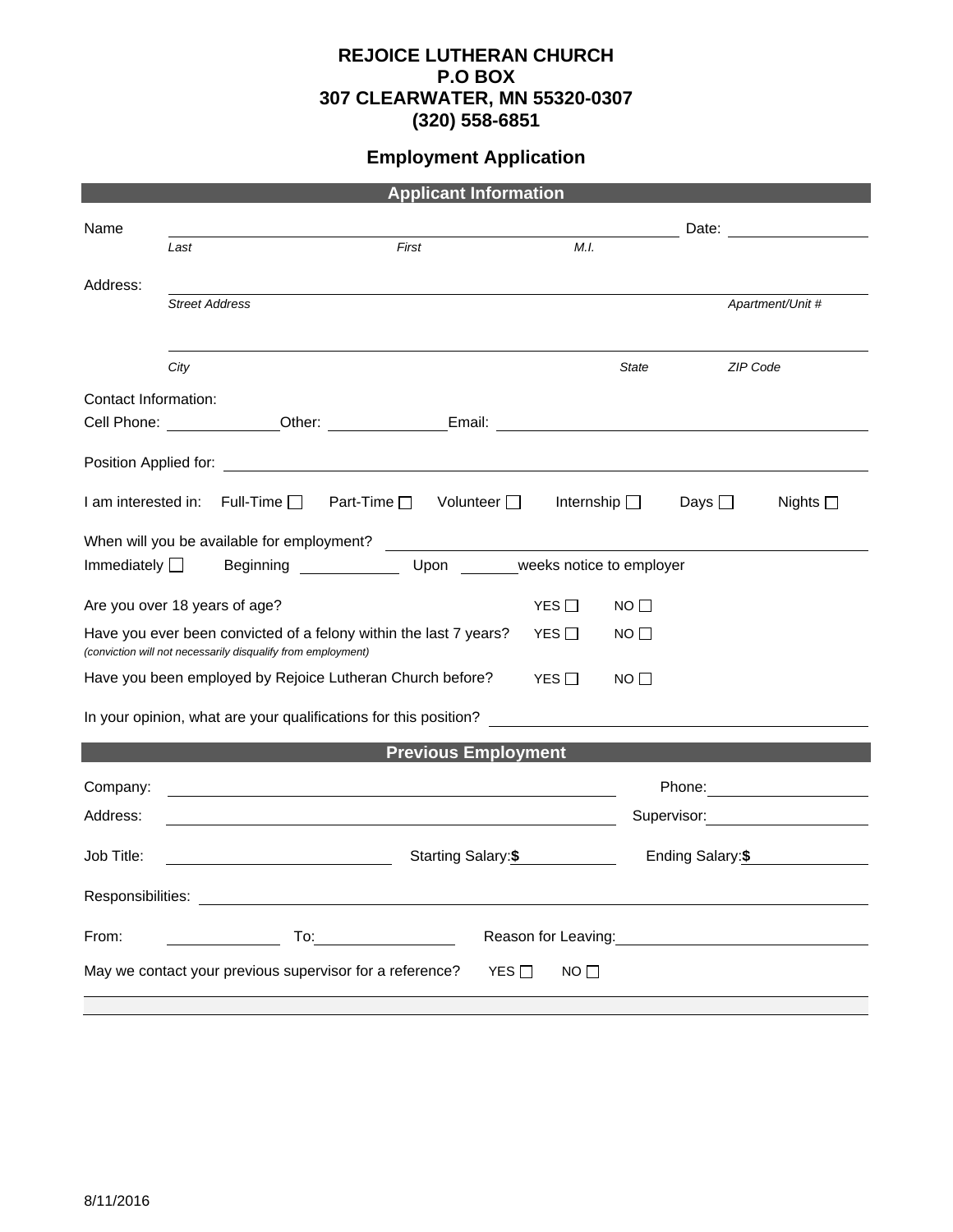| Company:   |                                                                                                                                                                                                                                |                                                                                                                                                                                                                                        |                                                                                                                                                                                                                                |  |  |
|------------|--------------------------------------------------------------------------------------------------------------------------------------------------------------------------------------------------------------------------------|----------------------------------------------------------------------------------------------------------------------------------------------------------------------------------------------------------------------------------------|--------------------------------------------------------------------------------------------------------------------------------------------------------------------------------------------------------------------------------|--|--|
| Address:   |                                                                                                                                                                                                                                |                                                                                                                                                                                                                                        | Supervisor: William Supervisor:                                                                                                                                                                                                |  |  |
| Job Title: |                                                                                                                                                                                                                                | Starting Salary:\$                                                                                                                                                                                                                     | Ending Salary:\$                                                                                                                                                                                                               |  |  |
|            |                                                                                                                                                                                                                                |                                                                                                                                                                                                                                        |                                                                                                                                                                                                                                |  |  |
| From:      | <u> Liston de la construcción de la construcción de la construcción de la construcción de la construcción de la c</u>                                                                                                          |                                                                                                                                                                                                                                        | Reason for Leaving:<br><u> Reason</u> for Leaving:                                                                                                                                                                             |  |  |
|            | May we contact your previous supervisor for a reference?                                                                                                                                                                       | YES $\square$<br>$NO$ $\Box$                                                                                                                                                                                                           |                                                                                                                                                                                                                                |  |  |
|            |                                                                                                                                                                                                                                |                                                                                                                                                                                                                                        |                                                                                                                                                                                                                                |  |  |
| Company:   | <u> 1989 - Johann Stoff, amerikansk politiker (* 1908)</u>                                                                                                                                                                     |                                                                                                                                                                                                                                        |                                                                                                                                                                                                                                |  |  |
| Address:   | <u> 1989 - Johann Stoff, deutscher Stoffen und der Stoffen und der Stoffen und der Stoffen und der Stoffen und der</u>                                                                                                         |                                                                                                                                                                                                                                        | Supervisor: Victor Communication Communication Communication Communication Communication Communication Communication                                                                                                           |  |  |
| Job Title: | <u> 1980 - Johann Barn, fransk politik (</u>                                                                                                                                                                                   | Starting Salary: \$                                                                                                                                                                                                                    | Ending Salary: \$                                                                                                                                                                                                              |  |  |
|            |                                                                                                                                                                                                                                |                                                                                                                                                                                                                                        |                                                                                                                                                                                                                                |  |  |
| From:      |                                                                                                                                                                                                                                | Reason for Leaving:<br><u>Next and the manufacture of the set of the set of the set of the set of the set of the set of the set of the set of the set of the set of the set of the set of the set of the set of the set of the set</u> |                                                                                                                                                                                                                                |  |  |
|            | May we contact your previous supervisor for a reference? $YES \Box$                                                                                                                                                            | $NO$ $\Box$                                                                                                                                                                                                                            |                                                                                                                                                                                                                                |  |  |
|            |                                                                                                                                                                                                                                | <b>References</b>                                                                                                                                                                                                                      |                                                                                                                                                                                                                                |  |  |
|            | Please list three professional references.                                                                                                                                                                                     |                                                                                                                                                                                                                                        |                                                                                                                                                                                                                                |  |  |
|            |                                                                                                                                                                                                                                |                                                                                                                                                                                                                                        |                                                                                                                                                                                                                                |  |  |
| Company:   |                                                                                                                                                                                                                                |                                                                                                                                                                                                                                        |                                                                                                                                                                                                                                |  |  |
| Address:   | <u> 1989 - Johann Stoff, amerikansk politiker (* 1908)</u>                                                                                                                                                                     |                                                                                                                                                                                                                                        |                                                                                                                                                                                                                                |  |  |
| Full Name: | <u> 1989 - Johann Harry Harry Harry Harry Harry Harry Harry Harry Harry Harry Harry Harry Harry Harry Harry Harry</u>                                                                                                          |                                                                                                                                                                                                                                        | Relationship: 2000                                                                                                                                                                                                             |  |  |
| Company:   |                                                                                                                                                                                                                                |                                                                                                                                                                                                                                        |                                                                                                                                                                                                                                |  |  |
| Address:   |                                                                                                                                                                                                                                |                                                                                                                                                                                                                                        |                                                                                                                                                                                                                                |  |  |
|            |                                                                                                                                                                                                                                |                                                                                                                                                                                                                                        | Relationship: Network of the state of the state of the state of the state of the state of the state of the state of the state of the state of the state of the state of the state of the state of the state of the state of th |  |  |
| Company:   | <u> 1989 - Johann Harry Barn, mars ar brenin beskriuwer yn de ferfinning yn de ferfinning yn de ferfinning yn de</u>                                                                                                           |                                                                                                                                                                                                                                        |                                                                                                                                                                                                                                |  |  |
| Address:   |                                                                                                                                                                                                                                |                                                                                                                                                                                                                                        |                                                                                                                                                                                                                                |  |  |
|            |                                                                                                                                                                                                                                | <b>Education</b>                                                                                                                                                                                                                       |                                                                                                                                                                                                                                |  |  |
|            |                                                                                                                                                                                                                                |                                                                                                                                                                                                                                        |                                                                                                                                                                                                                                |  |  |
| From:      | $\overline{a}$                                                                                                                                                                                                                 |                                                                                                                                                                                                                                        |                                                                                                                                                                                                                                |  |  |
|            |                                                                                                                                                                                                                                |                                                                                                                                                                                                                                        |                                                                                                                                                                                                                                |  |  |
| From:      | $\overline{a}$ To: $\overline{a}$                                                                                                                                                                                              |                                                                                                                                                                                                                                        |                                                                                                                                                                                                                                |  |  |
| Other:     | <u> 1980 - Johann Barnett, fransk politik (</u>                                                                                                                                                                                |                                                                                                                                                                                                                                        |                                                                                                                                                                                                                                |  |  |
| From:      | To: the contract of the contract of the contract of the contract of the contract of the contract of the contract of the contract of the contract of the contract of the contract of the contract of the contract of the contra | Did you graduate? YES □ NO □<br>Degree:                                                                                                                                                                                                |                                                                                                                                                                                                                                |  |  |
|            |                                                                                                                                                                                                                                |                                                                                                                                                                                                                                        |                                                                                                                                                                                                                                |  |  |